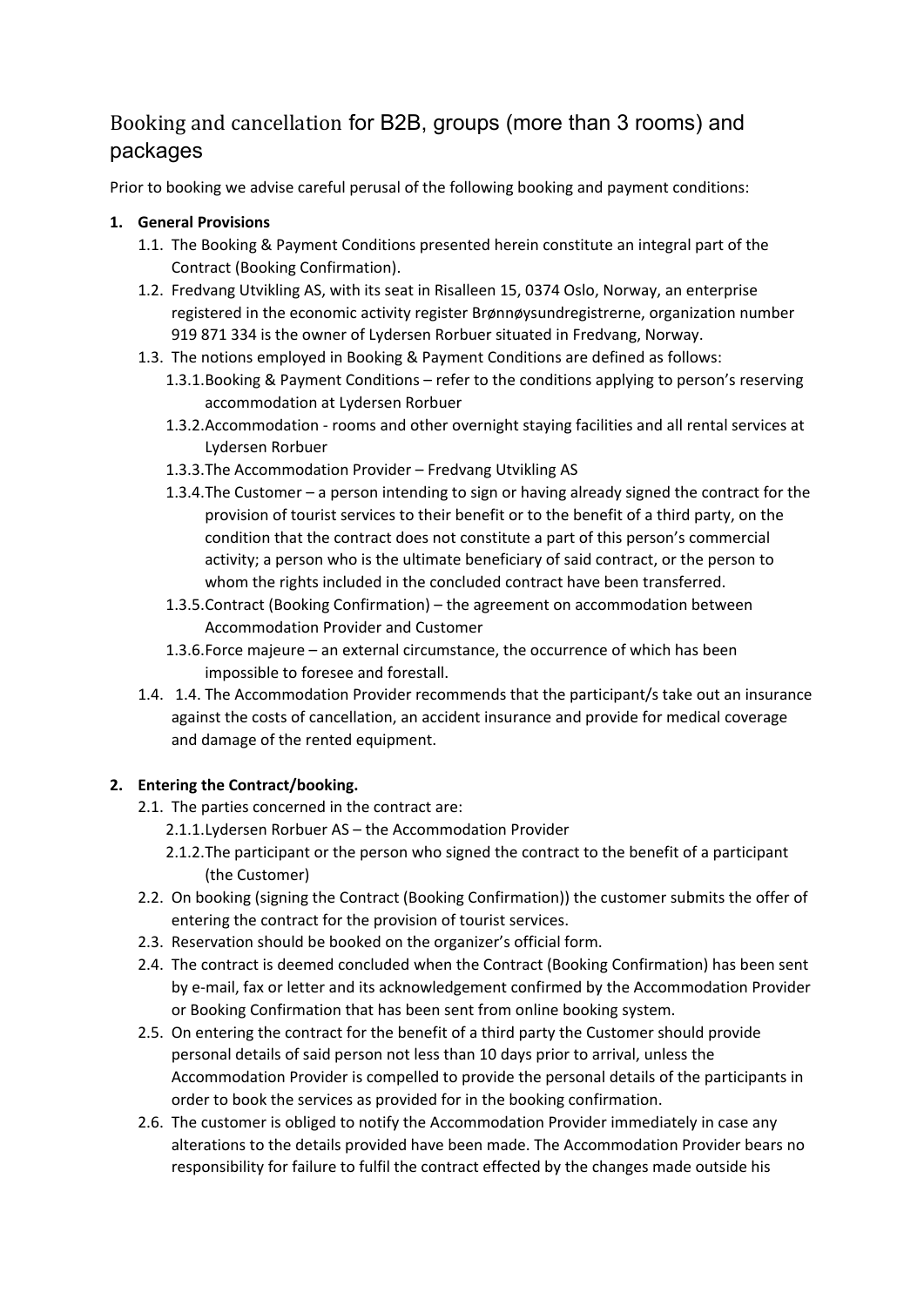knowledge.

#### **3. Price conditions**

- 3.1. Prices are expressed in the Norwegian crown.
- 3.2. The price entails accommodation and other services during the whole stay, as specified in the Booking Confirmation.
- 3.3. The price of accommodation does not entail insurance against the cost of cancellation, accident insurance and medical coverage and damage of the rented equipment.
- 3.4. The price includes Merverdiavgift MVA tax (the Norwegian counterpart of VAT).
- 3.5. The price specified in the contract may be revised upward in the following circumstances: 3.5.1.increase of the official fees, taxes, due fees
	- 3.5.2.upward fluctuations of the exchange rates.
- 3.6. The price specified in the contract cannot be increased later than 20 days prior to arrival. If the customer should pay any surcharges should the circumstances implied in the section 3.5 occur, the Accommodation Provider will provide the Customer with the calculation of the surcharge by means of a letter, fax or e-mail. The customer should notify the Accommodation Provider forthwith or no later than 3 days after receipt whether:
- 3.7. the proposed changes in price have been accepted
- 3.8. the contract is deemed cancelled and the Customer receives an immediate return of all payments made and is not obliged to pay the contractual penalty fee. 8. In the event of lack of response on the part of the Customer to the proposed changes in prices in the period specified, the revisions to the price conditions will be deemed acknowledged and accepted.

### **4. Payment conditions**

- 4.1. The customer is obliged to make all payments to the Accommodation Provider's bank account provided in the Contract (Booking Confirmation)
- 4.2. The customer should pay the balance according to date of expiration on the invoice from the accommodation provider
- 4.3. Default or failure to comply with the above conditions is identical with cancellation (withdrawal from the contract) expressed by the Customer according to the cancellation conditions.

### **5. Cancellation of the accommodation.**

- **5.1.** The Accommodation Provider recommends that the customers take out an insurance against the costs of cancellation.
- **5.2.** The Customer can withdraw from the contract at any time, and the cancellation requires a written statement to be submitted by letter, fax, or e-mail with clear reference to the reservation number.
- **5.3.** The date on which the Accommodation Provider receive the written statement is the recognized date of the cancellation.
- **5.4.** The Customer who, having made an advance or full payment withdraws from the contract, is obliged to pay the cancellation fee to the following amounts:
	- **5.4.1.** 100 % of the accommodation price if the cancellation took place later than 21 days prior to arrival
	- **5.4.2.** The customer has the right to withdraw from the contract if in the period of 14 days prior to arrival, at or near the destination events such as war, natural disasters, contagious diseases occur or are recorded, or any equally hazardous circumstances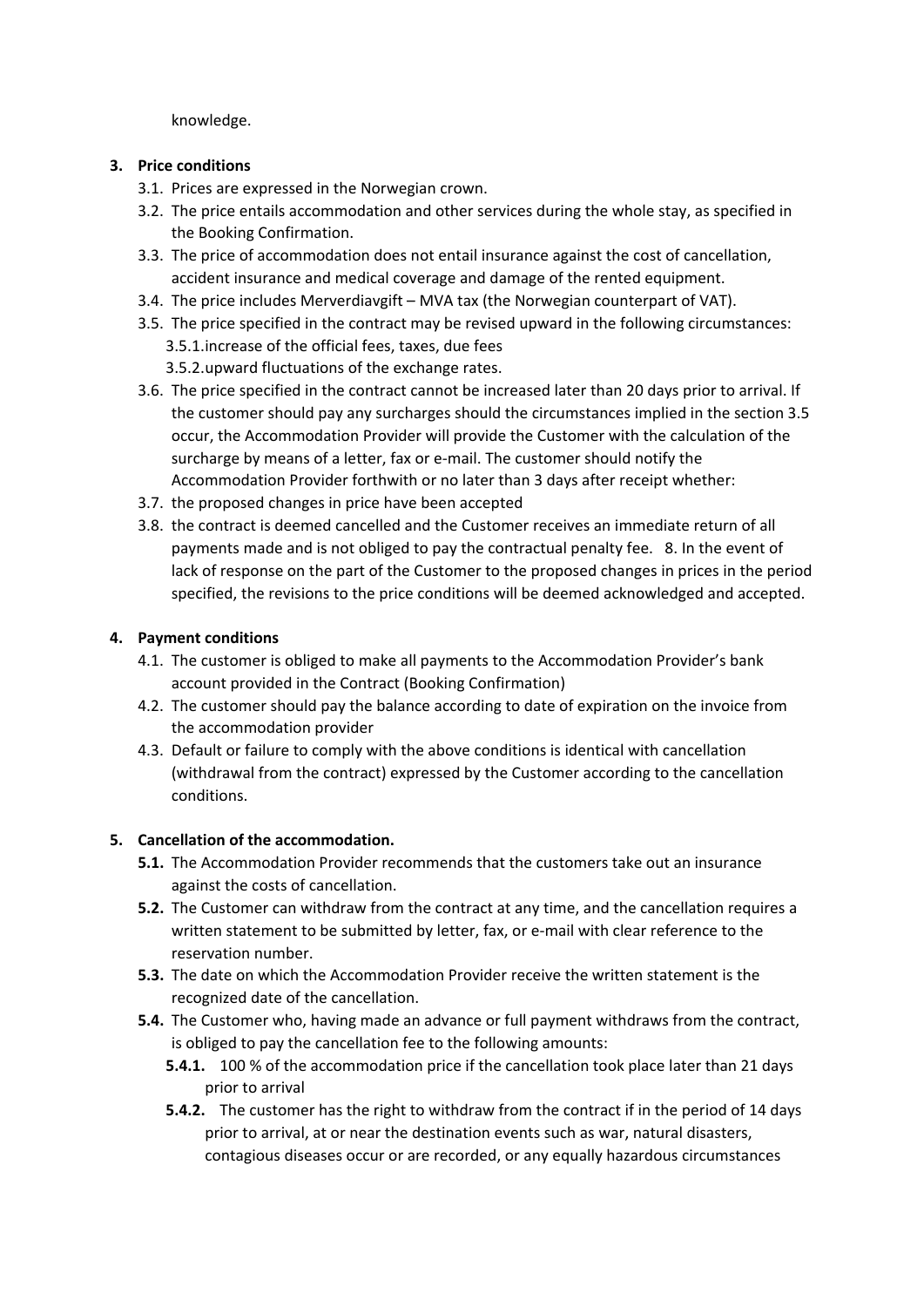arise or there is a reasonable and justified likelihood of their occurrence after the date of having entered the contract.

**5.4.3.** The Customer is not entitled to cancel their participation under the terms implied in section 5, if the contract had been signed despite their knowledge of the circumstances present at or near the destination, and the latter constitute the arguments on which the decision of cancellation is founded.

### **6. Changes of the major terms of the contract and cancellation by the Accommodation Provider**

- **6.1.** Alterations or supplements to services made by the Accommodation Provider with respect to the information in the Contract (Booking Confirmation) are admissible after the conclusion of the contract, under the condition that they are indispensable, negligible and that the original form of accommodation does not change.
- **6.2.** f the Accommodation Provider must change essential terms and conditions of the contract before the arrival date, due to extraneous and independent circumstances, the Customer is notified. The customer should notify the Accommodation Provider forthwith, or no later than 3 days after receipt whether:
	- **6.2.1.** the proposed changes in the contract have been accepted or
	- **6.2.2.** the contract is deemed as cancelled and the Customer receives an immediate return of all payments made and is not obliged to pay the contractual penalty fee.
- **6.3.** In the event of lack of response on the part of the Customer to the proposed changes in the period specified, the revisions of terms and conditions of the contract will be deemed acknowledged and accepted.
- **6.4.** Should the client cancel accommodation in the case implied in section 6.2, there are, depending on the preference, two options available:
	- **6.4.1.** to receive an equivalent or higher standard substitution accommodation, or a lower standard substitute, in which case the Accommodation Provider refunds the balance of the cost,
	- **6.4.2.** to demand an immediate refund of all payments made.
- **6.5.** If the substitute service has a higher standard, the Customer pays the balance of the cost.
- **6.6.** In case there is no substitution available, the Customer may demand a remedial action due to failure to fulfil or inadequate fulfilment of the contract, unless the inability to provide satisfactory service was caused by:
	- **6.6.1.** action or nonfeasance on the part of the Customer
	- **6.6.2.** actions or nonfeasance of a third party or due to independent causes, which could not be foreseen by the Accommodation Provider, and which the Accommodation Provider nor any of the persons for which the Accommodation Provider is responsible could prevent nor mitigate their effects/undo their consequences.
	- **6.6.3.** force majeure

### **7. The Accommodation Provider liability**

- **7.1.** The Accommodation Provider is liable for failure to fulfil or inadequate fulfilment of the contract, unless the former and the latter are caused by events described in section 6.6
- **7.2.** The Accommodation Provider does not assume any liability for the alterations in the accommodation implemented at the request of the Customer
- **7.3.** The Accommodation Provider cannot be held responsible for any difficulties and impediments arising from any factors beyond the Accommodation Provider's control, such as for example weather conditions, frequency of use of the local means of transportation, political situation, temporary inconveniences with regard to accommodation in hotels,